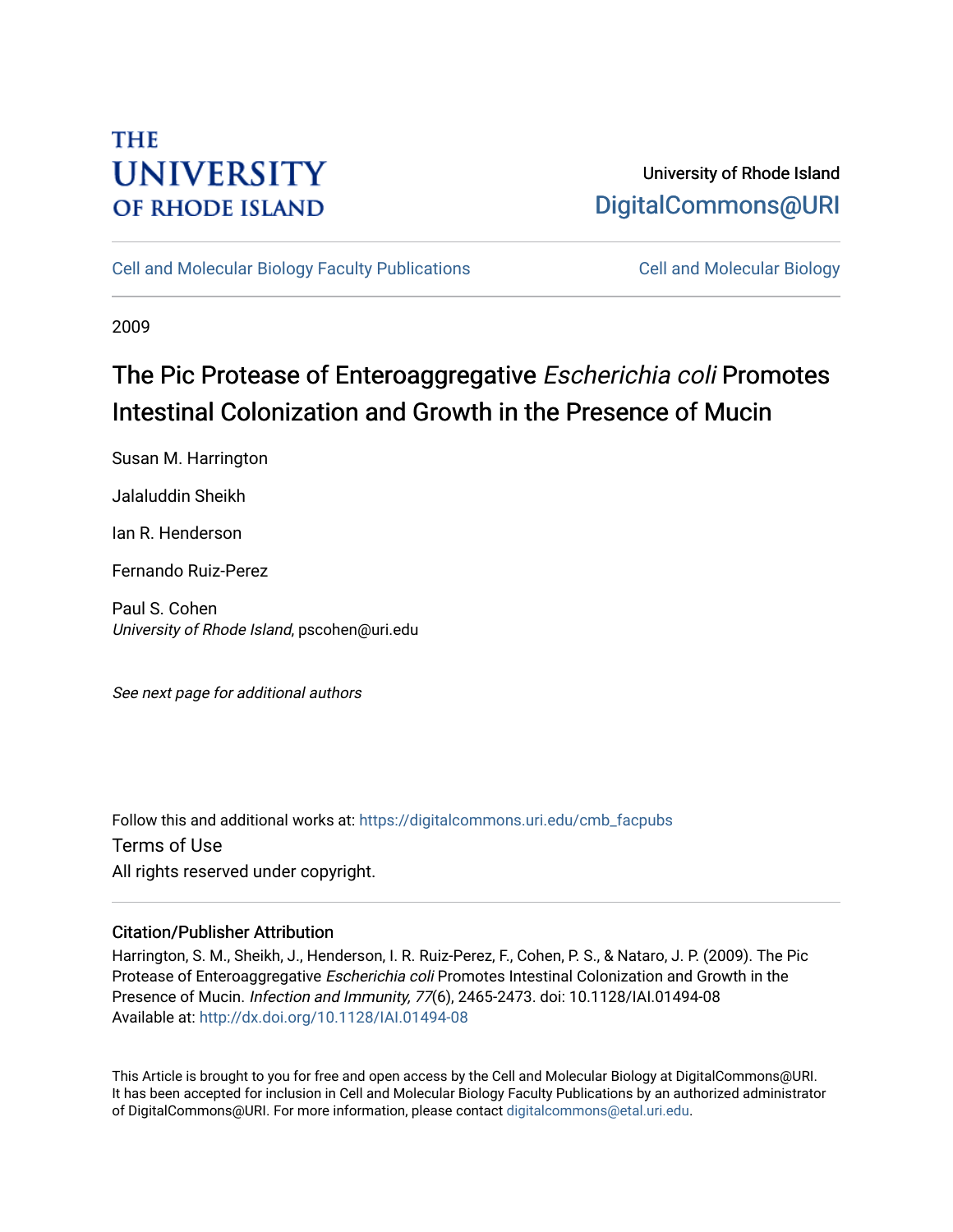### Authors

Susan M. Harrington, Jalaluddin Sheikh, Ian R. Henderson, Fernando Ruiz-Perez, Paul S. Cohen, and James P. Nataro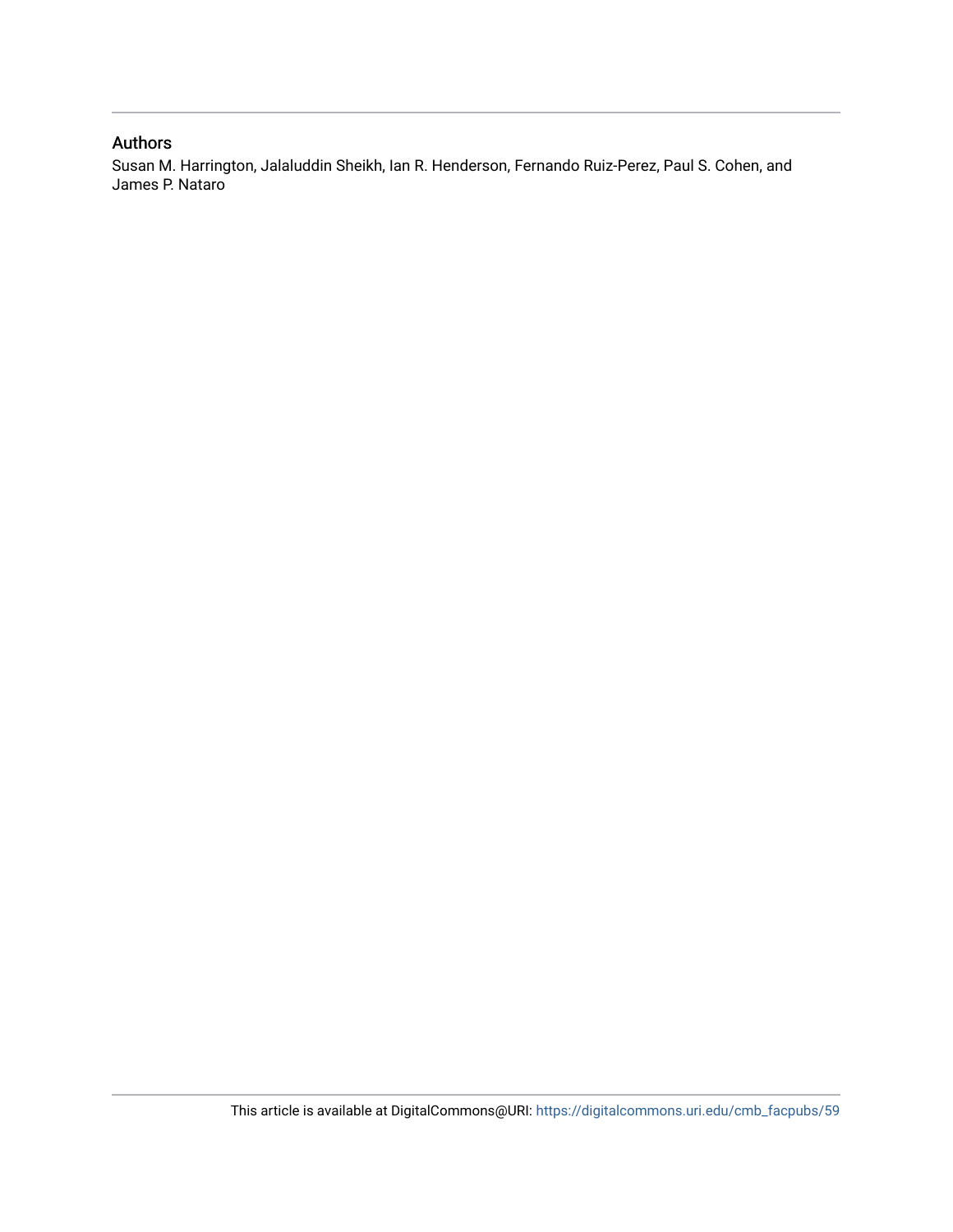## The Pic Protease of Enteroaggregative *Escherichia coli* Promotes Intestinal Colonization and Growth in the Presence of Mucin $\overline{v}$

Susan M. Harrington,<sup>1</sup> Jalaluddin Sheikh,<sup>1,2</sup> Ian R. Henderson,<sup>3</sup> Fernando Ruiz-Perez,<sup>2</sup> Paul S. Cohen,<sup>4</sup> and James P. Nataro<sup>1,2\*</sup>

*Center for Vaccine Development, University of Maryland School of Medicine, and Departments of Microbiology and Immunology*<sup>1</sup> *and Pediatrics,*<sup>2</sup> *University of Maryland School of Medicine, Baltimore, Maryland 21201; School of Immunity and Infection, University of Birmingham, Birmingham, United Kingdom*<sup>3</sup> *; and Department of Cell and Molecular Biology, University of Rhode Island, Kingston, Rhode Island 02881*<sup>4</sup>

Received 8 December 2008/Returned for modification 8 January 2009/Accepted 26 March 2009

**Enteroaggregative** *Escherichia coli* **(EAEC) is increasingly being recognized as a cause of diarrheal disease in diverse populations. No small animal model is currently available to study this pathogen. We report here that conventional mice orally inoculated with prototype EAEC strain 042 generally became colonized, though the abundance of organisms cultured from their stool varied substantially among individual animals. In contrast, mice whose water contained 5 g/liter streptomycin consistently became colonized at high levels (ca. 108 CFU/g of stool). Neither conventional nor streptomycin-treated mice developed clinical signs or histopathologic abnormalities. Using specific mutants in competition with the wild-type strain, we evaluated the contribution of several putative EAEC virulence factors to colonization of streptomycin-treated mice. Our data suggest that the dispersin surface protein and Pic, a serine protease autotransporter secreted by EAEC and** *Shigella flexneri***, promote colonization of the mouse. In contrast, we found no role for the aggregative adherence fimbriae, the transcriptional activator AggR, or the surface factor termed Air (entero***a***ggregative** *i***mmunoglobulin** *r***epeat protein). To study Pic further, we constructed a single nucleotide mutation in strain 042 which altered only the Pic catalytic serine (strain 042PicS258A). Fractionation of the tissue at 24 h and 3 days demonstrated an approximate 3-log10 difference between 042 and 042PicS258A in the lumen and mucus layer and adherent to tissue. Strains 042 and 042PicS258A adhered similarly to mouse tissue ex vivo. While no growth differences were observed in a continuous-flow anaerobic intestinal simulator system, the wild-type strain exhibited a growth advantage over 042PicS258A in a culture of cecal mucus and in cecal contents in vitro; this difference was manifest only after 6 h of growth. Moreover, enhanced growth of the wild type was observed in comparison with that of the mutant in minimal medium containing mucin but not in the absence of mucin. The data suggest a novel metabolic role for the Pic mucinase in EAEC colonization.**

Enteroaggregative *Escherichia coli* (EAEC) is an emerging agent of diarrheal illness in multiple epidemiologic settings (19). The pathogen has been associated with persistent diarrhea in children (4, 5), acute endemic diarrhea (38), persistent diarrhea in AIDS patients (13), food-borne outbreaks (20), and traveler's diarrhea (1). Pathogenesis is believed to occur in the ileum and colon, where the bacteria adhere in a thick, aggregating biofilm, mediated by aggregative adherence fimbriae (AAFs) (7, 21, 28). Following adherence, EAEC causes tissue damage and fluid secretion by elaborating one or more enterotoxins, including the Pet cytotoxin (31), EAST1 (39) and/or ShET1 (11, 12).

Adherence to human intestinal mucosa ex vivo requires the expression of AAFs (7), although additional colonization factors are likely to contribute. We have also described dispersin, a 10-kDa hydrophilic protein which attaches noncovalently to the bacterial cell surface (40). Both dispersin and AAF/II, the AAF allele expressed by strain 042, are under the control of the transcriptional activator AggR (7, 30, 40). In the absence of dispersin, AAF pili collapse onto the surface of the cells, and

Corresponding author. Mailing address: University of Maryland, 685 W. Baltimore St., Baltimore, MD 21201. Phone: (410) 706-5328. Fax: (410) 706-6205. E-mail: jnataro@medicine.umaryland.edu. <sup>v</sup>Published ahead of print on 6 April 2009.

the bacteria display a hyperaggregative phenotype (40). We have also shown, however, that dispersin mutants are impaired in their abilities to penetrate an artificial mucus layer (40), and they may therefore be paradoxically more adherent but less adept at colonization. In addition, EAEC genome characterization has identified an adhesin called Air (entero*a*ggregative *i*mmunoglobulin *r*epeat protein), which features a large number of immunoglobulin-like repeats and which may promote bacterial aggregation and colonization (41).

In addition to toxins and adhesins, EAEC secretes Pic, a protein with hemagglutinin and mucinolytic activity in vitro (17). Some epidemiologic studies suggest a role for *pic* or its linked genes in EAEC disease (35). Notably, *pic* alleles are also present in *Shigella flexneri* 2a (36) and in uropathogenic *E. coli* (UPEC) strains (16). Guyer et al. found *pic* to be more common among pyelonephritis isolates than fecal strains, suggesting a role in urinary tract infections (15, 34). In the CBA mouse model of ascending urinary tract infections, wild-type UPEC tended to colonize better than a *pic* mutant (16); however, this difference did not reach statistical significance, and further studies have not been reported.

Pic is a 116-kDa secreted autotransporter protein of the SPATE (*s*erine *p*rotease *a*uto*t*ransporter of *e*nterobacteriaceae) family (18). Sequence alignments and functional comparisons (9) have shown that Pic and its alleles are most similar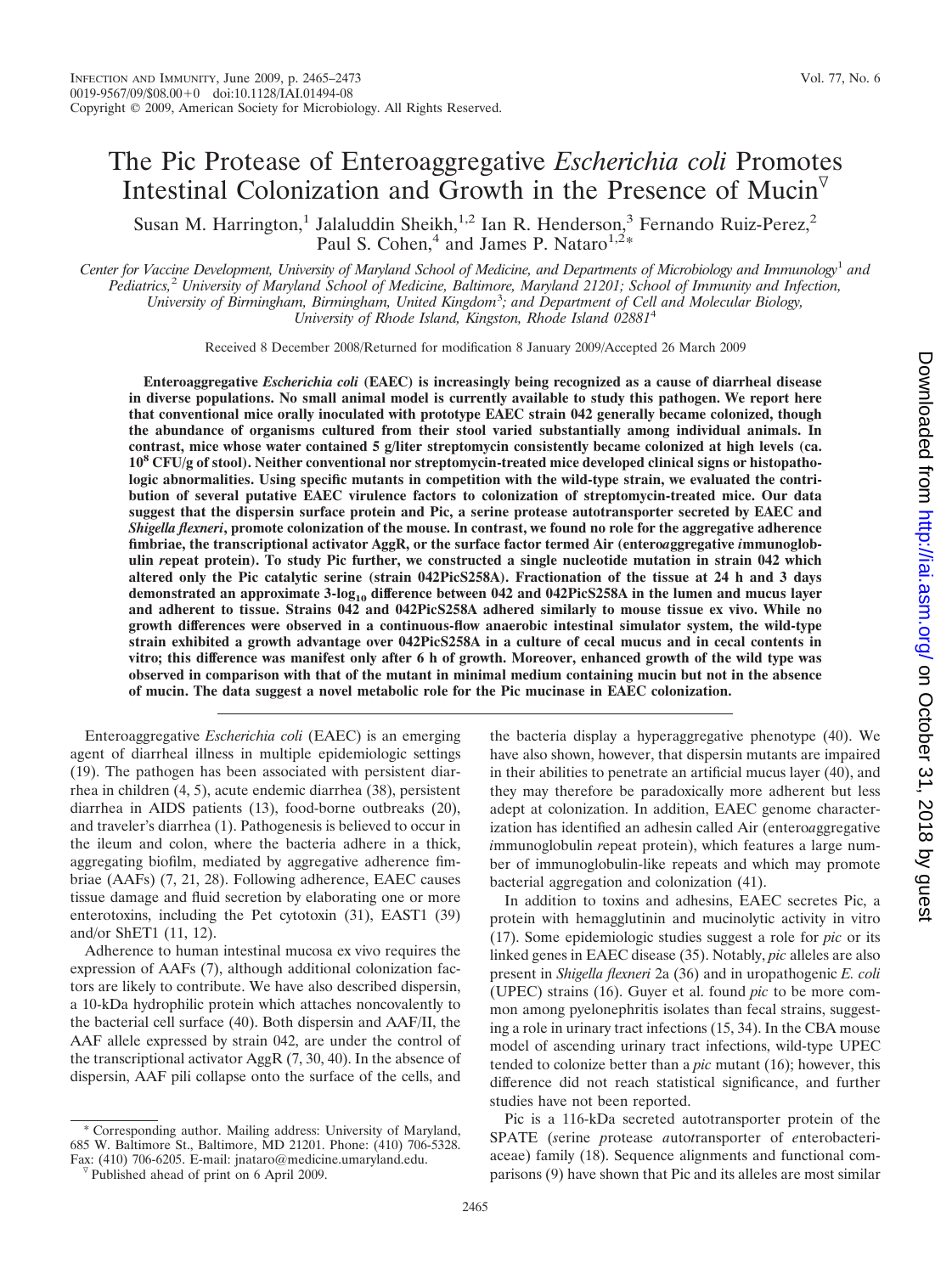| TABLE 1. Characteristics and source of host strains and plasmids used in this study |  |  |  |  |  |  |
|-------------------------------------------------------------------------------------|--|--|--|--|--|--|
|                                                                                     |  |  |  |  |  |  |

| Strain or plasmid                 | Relevant characteristic(s) <sup>a</sup>                                                                                |            |
|-----------------------------------|------------------------------------------------------------------------------------------------------------------------|------------|
| E. coli strains                   |                                                                                                                        |            |
| 042                               | Prototype EAEC strain $(044: H18)$ lac <sup>+</sup> , Sm Tc Cm                                                         | 27         |
| 042PicS258A                       | $042$ Ser258 to Ala                                                                                                    | This study |
| $042PicS258A$ (Nal <sup>r</sup> ) | Nal derivative of 042PicS258A                                                                                          | This study |
| 042 $pic::aph3$                   | 042 Km insertion in $pic$                                                                                              | This study |
| $042$ aap                         | 042 harboring pJP5603 inserted into <i>aap</i> , Km                                                                    | 39         |
| 042 aafA 3.4.14                   | 042 harboring $TnphoA$ inserted into the <i>aafA</i> gene, Km                                                          | 7          |
| $042$ aggR                        | 042 harboring pJP5603 inserted into $aggR$ , Km                                                                        | 28         |
| $042$ air                         | 042 harboring pJP5603 inserted into air, Km                                                                            | 40         |
| $DH5\alpha$                       | $F'$ $\phi$ 80dlacZ $\Delta$ M15 $\Delta$ (lacZYA-argF)U169 endA1 recA1 hsdR17 supE44 thi-1 gyrA96<br>relA1 phoA       | 37         |
| SY327 <i>Npir</i>                 | $\Delta (lac \, pro) \, argE \, (Am) \, rif \, nalA \, recA56$                                                         | 22         |
| $SM10\lambda\pi r$                | thr thi leu tonA lacY supE recA::RP4-2-Tc::Mu $(Km)$                                                                   | 42         |
| HS                                | Commensal E. coli, Sm                                                                                                  | 18         |
| Plasmids                          |                                                                                                                        |            |
| pPic                              | pACYC184 derivative containing an EcoRI-Scal genomic fragment containing <i>pic</i><br>cloned from EAEC strain 042, Tc | 14         |
| pPicS258A                         | pPic, Ser 258 to Ala                                                                                                   | This study |
| pPic::aph3                        | pPic (Km insertion at Ala 254)                                                                                         | This study |
| pCVD442                           | 6.2-kb suicide vector, R6K origin, Ap                                                                                  | 8          |
| pSMH1                             | 2-kb pPicS258A PCR product cloned into pCVD442                                                                         | This study |
| pSMH <sub>2</sub>                 | 3-kb pPicaph3 PCR product cloned into pCVD442                                                                          | This study |
| pK18                              | Contains aminoglycoside 3'-O-phosphotransferase (aph3)                                                                 | 34         |

*<sup>a</sup>* Ap, ampicillin resistance; Tc, tetracycline resistance; Cm, chloramphenicol resistance; Km, kanamycin resistance; Sm, streptomycin resistance; Nal, nalidixic acid resistance; *lac*, lactose fermentation.

to the SPATE proteins Tsh from avian pathogenic *E. coli* (43), an identical protein termed Hbp from a human pathogenic isolate (33), and SepA from *Shigella flexneri* (3). Both Tsh (22) and another SPATE from enterohemorrhagic *E. coli*, termed EpeA (24), have been reported to be mucinolytic. These reports demonstrate the potential for this group of the SPATE proteins to contribute to pathogenesis, perhaps via mucus layer interaction and mucosal colonization.

The streptomycin-treated mouse is a well-established model for studying *E. coli* colonization and interactions with the mucus layer; *E. coli* mutants with a reduced ability to penetrate mucus (25, 27) and grow in mucus (45) have been shown to exhibit colonization defects in this model. Here, we report that EAEC isolates are able to efficiently colonize the mouse intestine only when the animal is pretreated with streptomycin. In addition, our studies suggest roles for dispersin and Pic in intestinal colonization.

#### **MATERIALS AND METHODS**

**Strains and plasmids.** Isolated from a child with diarrhea in Lima, Peru, the prototype EAEC 042 strain caused diarrhea in adult volunteers (29) and was used for the generation of all isogenic strains. Strain 042 is naturally streptomycin resistant. A streptomycin-resistant derivative of the commensal *E. coli* strain HS (23) was generated by selection on Luria-Bertani (L) agar plates with  $100 \mu g/ml$ streptomycin. Other strains and plasmids used for genetic manipulations are listed in Table 1. Strains were grown in L broth or maintained on L agar with ampicillin (100  $\mu$ g/ml), kanamycin (50  $\mu$ g/ml), nalidixic acid (50  $\mu$ g/ml), and streptomycin (100  $\mu$ g/ml) as required. All antibiotics were purchased from Sigma Chemical Co. (St. Louis, MO).

**Construction of isogenic mutants in strain 042.** Mutations in the genes *aggR*, *aap*, *air*, and *aafA* were constructed by single-crossover integration of suicide plasmid pJP5603, and all were described previously (7, 30, 40, 41) (Table 1).

The *pic* and *set1AB* loci are overlapping genes encoded on opposite strands; a *pic* mutant was constructed in which *pic* is inactivated via exchange of the catalytic serine with alanine, without disruption of *setBA*. The catalytic serine in Pic was first changed to alanine by site-directed mutagenesis in pPic, a previously

described pACYC184 derivative containing a genomic fragment encoding fulllength *pic*, cloned from strain 042 (17) to yield strain pPicS258A. Site-directed mutagenesis employed QuikChange according to the manufacturer's protocols (Stratagene, La Jolla, CA) and using 25 ng of plasmid template DNA, 125 ng of primers PicMut-F and PicMut-R (Table 2), 0.5 mM deoxynucleoside triphosphate mix,  $1 \times$  buffer, and 2.5 U *Pfu* Turbo DNA polymerase (Stratagene). Cycling conditions were 95°C for 30 s, followed by 20 cycles of 95°C for 30 s, 55°C for 1 min, and 68°C for 20 min. Confirmation of mutations by nucleotide sequencing was performed at the University of Maryland Biopolymer Core Facility. To introduce this mutation into strain 042, an approximately 2-kb region encoding the C-terminal half of the *pic* gene product in strain pPicS258A was amplified with primers designated PicKmSphI-F and PicKmXbaI-R (Table 2) containing restriction sites for SphI and XbaI. The PCR product was subcloned into the SphI and XbaI sites in the suicide vector pCVD442 to generate pSMH1 and was transformed into chemically competent SY327*pir* (8). Purified pSMH1 was subsequently transformed into SM10*pir* (8) for mating with EAEC strain 042. Allelic exchange was performed as described previously (8). The S258A point mutation was verified by nucleic acid sequence analysis. To facilitate the recovery of strains in coinfection experiments, a nalidixic acid-resistant derivative of strain 042PicS258A was generated by being plating on L agar containing 50  $\mu$ g/ml nalidixic acid.

The *pic* gene was also insertionally inactivated in strain 042 using a similar approach. To construct a site into which the kanamycin resistance gene would be cloned, a NotI restriction site was inserted in pPic by inverse PCR analysis. The reaction was performed as for site-directed mutagenesis, using primers PicNotI-F and PicNotI-R (Table 2). Cycling conditions were 95°C for 30 s, followed by 18 cycles of 95°C for 30 s, 60°C for 1 min, and 68°C for 25 min. The PCR product was gel purified, ligated, and transformed into DH5 $α$ . The Tn5 aminoglycoside 3-*O*-phosphotransferase gene (*aph3*) encoding resistance to kanamycin was amplified from pK18 with primers KanNotI-F and KanNotI-R (Table 2). The 1,029-bp product of this reaction was gel purified and cloned into the NotI site in pPic to generate pPic*aph3*. A 3.1-kb region of pPic*aph3* was then amplified such that the kanamycin resistance gene would be flanked by 1 kb of the *pic* sequence using the primers PicKmXbaI-F and PicKmXbaI-R (Table 2) containing restriction sites for XbaI. Allelic exchange was performed as described above.

**Bacterial growth curves.** Growth of strain 042 and its mutants in various growth media was performed by subculturing overnight broth cultures into the appropriate medium in triplicate and reading the optical density at 600 nm  $(OD<sub>600</sub>)$  at various time points. Data represent the means of the three points. Growth in minimal medium was performed in M9 medium with 1% glucose;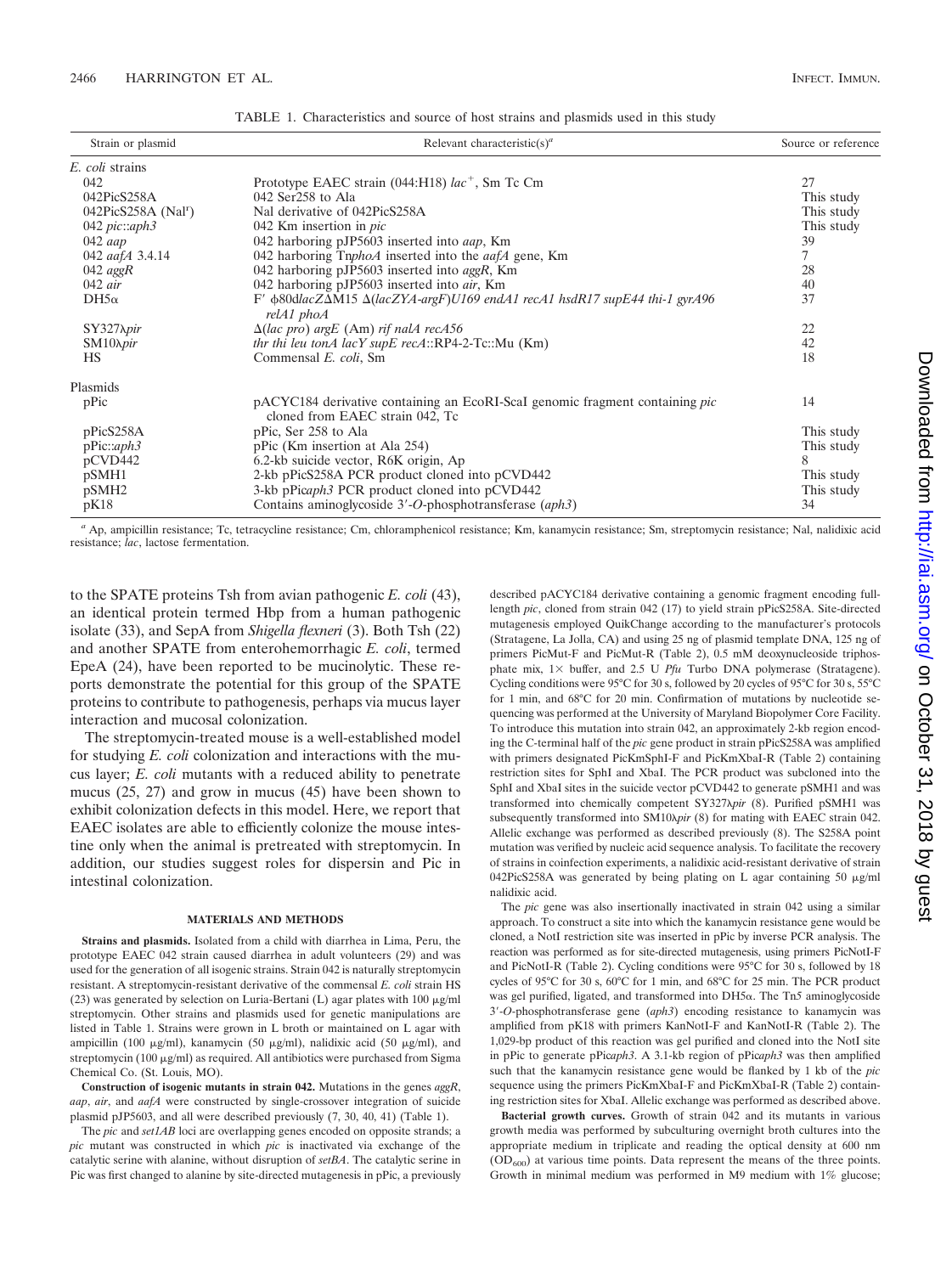TABLE 2. Primers for construction of *pic* mutants

| Primer designation | Sequence <sup>6</sup>                                                                      |
|--------------------|--------------------------------------------------------------------------------------------|
|                    |                                                                                            |
|                    |                                                                                            |
|                    |                                                                                            |
|                    |                                                                                            |
|                    |                                                                                            |
|                    |                                                                                            |
|                    |                                                                                            |
|                    |                                                                                            |
|                    | PicKmXbaI-F <sub>ummummummummummummummummummumm</sub> 5'-CTAGTCTAGACTGGCATTAAGGCTACATACGGC |
|                    |                                                                                            |
|                    |                                                                                            |

*<sup>a</sup>* Underlined nucleotides indicate the Ser-to-Ala mutation site.

0.05% glucose was employed during experiments in which mucin was added. The mucin used was bovine submaxillary mucin preparation obtained from Sigma Chemical Co., St. Louis, MO.

**Mouse colonization.** The streptomycin-treated mouse model was adapted from previous reports (26, 32). Eleven- to 12-week-old female BALB/c mice (Charles River Laboratories, Wilmington, MA) were provided with drinking water ad libitum containing 5 g/liter streptomycin from 24 to 48 h prior to inoculation and for the duration of the experiment. Stool samples were documented to be free of streptomycin-resistant *E. coli* at the time of inoculation. Inoculation strains were grown overnight in L broth, diluted 1:500, and incubated to late exponential phase (approximately 6 h). Bacteria were pelleted by centrifugation, washed once with sterile phosphate-buffered saline (PBS; pH 7.4), and resuspended in PBS to a final concentration of  $5 \times 10^3$  CFU/ml. For coinfections, a 1:1 mixed suspension of strain 042 and the mutant was prepared at a final total concentration of  $1 \times 10^4$  CFU/ml. Prior to infection with bacterial strains, mice were given 0.2 ml half-saturated sodium bicarbonate solution orogastrically to neutralize gastric acid. Approximately 15 min later, 0.2 ml of the inoculum was administered orogastrically. Bacterial inocula were quantified by plate counts. Fresh fecal pellets were collected at the indicated time points for up to 15 days postinfection. Feces were weighed, diluted, and homogenized in sterile PBS; serial dilutions were plated on MacConkey agar (Sigma) with antibiotics. Antibiotic concentrations used in these media were  $100 \mu g/ml$  streptomycin for strain 042, 100  $\mu$ g/ml streptomycin and 10  $\mu$ g/ml nalidixic acid for strain 042PicS258A, or 100  $\mu$ g/ml streptomycin and 25  $\mu$ g/ml kanamycin for all other mutants. The limit of detection was approximately  $10^3$  CFU/g feces. For cultures in which colony counts were less than the lower limit of detection, statistical analysis was performed with values set at the limit of detection.

For enumeration of bacteria in intestinal compartments, a 2- to 3-cm section of the ileum that was approximately 1 cm away from the ileo-cecal valve, an  $\sim$ 2-cm length of the colon, and the entire cecum were excised. Lumenal contents were expelled and weighed, and serial dilutions were made in PBS for plating to MacConkey agar; bacterial counts were expressed as CFU/gram of intestinal content. Intestinal segments were opened and rinsed thoroughly in PBS to remove fecal material, homogenized in 1 ml PBS with a Handi-Shear tissue homogenizer (VirTis, Gardiner, NY), and diluted in PBS for plating on Mac-Conkey agar. For quantitation of bacteria colonizing the mucus layer, tissue was washed with PBS and then the mucus layer was removed by being scraped with a rubber spatula. Mucus was diluted in  $200 \mu$ l PBS, and serial dilutions were plated on MacConkey agar. After being scraped, the tissue was homogenized and bacterial counts were determined as described above.

**Growth in cecal lumenal contents and in cecal mucus.** The experiments defining growth in mucus and cecal contents in vitro were performed as previously described (46). Twenty CD-1 5-week-old male mice (Charles River Laboratories, Wilmington, MA) were given pine shaving bedding, sterile water, and mouse and rat diet (Harlan Teklad, Madison, WI) and acclimatized to the facilities for approximately 1 week. Mice were given 5 g/liter streptomycin sulfate in their drinking water, provided ad libitum, for 1 day. Ten mice were asphyxiated using  $CO<sub>2</sub>$ , and their ceca were excised; contents were collected into a 15-ml tube kept on ice. The cecal tissue was then rinsed in a petri dish filled with ice-cold HEPES-Hanks' buffer (HHB; 8 g NaCl, 0.4 g KCl, 0.14 g CaCl<sub>2</sub>  $\cdot$  2H<sub>2</sub>O, 0.20 g  $MgSO_4 \cdot 7H_2O$ , 0.05 g Na<sub>2</sub>HPO<sub>4</sub>, 0.35 g KH<sub>2</sub>PO<sub>4</sub>, 2.6 g HEPES per liter). Ceca were blotted dry on paper towels, and mucus was scraped off of the tissue into a petri dish using a soft rubber policeman; mucus from these 10 mice was pooled for later use.

Overnight L broth bacterial cultures were grown at 37°C in a shaking water bath. One milliliter of cells from *E. coli* strains 042 and 042PicS258A was pelleted at 10,000 rpm for 1.5 min. The pellet was rinsed with cold HHB and resuspended in 1 ml HHB. The washed bacteria were mixed together and inoculated into the pooled mucus sample or the pooled cecal contents to produce a final inoculum concentration of 10<sup>4</sup> CFU/ml. Following inoculation, the mucus or cecal cultures were incubated overnight at 37°C in a shaking water bath. At each time point, 50 -l was removed, diluted 10-fold in HHB, and plated on MacConkey agar plates containing 100  $\mu$ g/ml streptomycin sulfate or 100  $\mu$ g/ml streptomycin sulfate and 50  $\mu$ g/ml nalidixic acid. Plates were incubated at 37°C overnight. From the cultures in mucus, samples were taken at time zero and at 2, 4, 6, 8, and 24 h. From the cultures in cecal contents, samples were taken at time zero and at 24 h.

For longer incubation experiments, *E. coli* 042 and 042PicS258A were grown to late logarithmic phase and added to mucus at a final concentration of  $1 \times 10^5$ CFU/ml. Sampling from cultures was performed at 0, 6, 12, and 24 h and daily, thereafter, for 6 days. Fresh streptomycin was added to the culture each day to a final concentration of 50  $\mu$ g/ml.

**Adherence to mouse colonic tissue.** This protocol was adapted from the method described by El Asmar et al. (10). Eleven- to 12-week-old female BALB/c mice were given 5 g/liter streptomycin in their drinking water for 48 h prior to collection of colonic tissue. Mice were anesthetized with isoflurane (Abbott, Chicago, IL) and sacrificed by cervical dislocation. The entire colon was excised and rinsed thoroughly in sterile PBS, pH 7.4. Tissue segments  $\sim$ 0.5 cm in length were cut and placed mucosal side up onto polycarbonate filters cut from a Snapwell tissue culture chamber (Corning Costar). The tissue and filter were sandwiched between two plastic rings with a 3-mm-diameter central hole and placed back into the Snapwell chamber. Tissues were equilibrated for 30 min at  $37^{\circ}$ C in an atmosphere of 5% CO<sub>2</sub> in prewarmed Dulbecco's modified Eagle medium containing 4.5 g/liter glucose, L-glutamine, 110 mg/liter sodium pyruvate, and pyridoxine hydrochloride. Five milliliters of Dulbecco's modified Eagle medium was added to the serosal side and  $200 \mu$ l to the mucosal side of the tissue in the chamber.

Bacterial strains were grown to late logarithmic phase, washed, and standardized as described for previous studies. Following the tissue equilibration period, 5  $\mu$ l of  $1 \times 10^8$  CFU/ml of each strain was added to the mucosal side of each of three wells. Cocultures were also performed in triplicate using  $5 \mu l$  of a mixed culture of strains 042 and 042PicS258A or 042 and 042 *pic*::*aph3* with each strain at  $1 \times 10^8$  CFU/ml. Snapwell chambers were incubated at 37°C for 3 h. After the incubation period, chambers were washed five times with PBS to remove nonadherent bacteria. Tissue was removed and homogenized in  $200 \mu$ l PBS in Eppendorf tubes with plastic pestles using a pellet pestle motor (Kontes). Homogenates were diluted and plated on MacConkey media as described above. Adherent bacteria were quantified as CFU/tissue segment because the area of tissue available for bacterial adherence was identical for each well.

**Growth competition assay in a continuous-flow fermentor.** EAEC strains 042 and 042PicS258A were grown simultaneously in a continuous-flow anaerobic culture either with or without introduction of a human fecal sample as previously described (37) The fecal sample comprised 60 g of fresh stool from a healthy human subject. After addition of the fecal sample, the system was stabilized for at least 24 h at pH 6.5. Following the stabilization period, the system was inoculated with 50 ml of a mixed culture of strains 042 and 042PicS258A to a final concentration of 10<sup>7</sup> CFU/ml each. The continuous-flow culture was sampled at 6, 12, and 24 h and once a day for 5 days postinoculation. Samples were diluted and plated on MacConkey media with appropriate antibiotics. Culture plates were incubated, and strains were quantified as described for previous experiments

**Statistical analysis.** Analyses were performed on log-transformed data for all colony counts, employing software available at the Universiteit van Amsterdam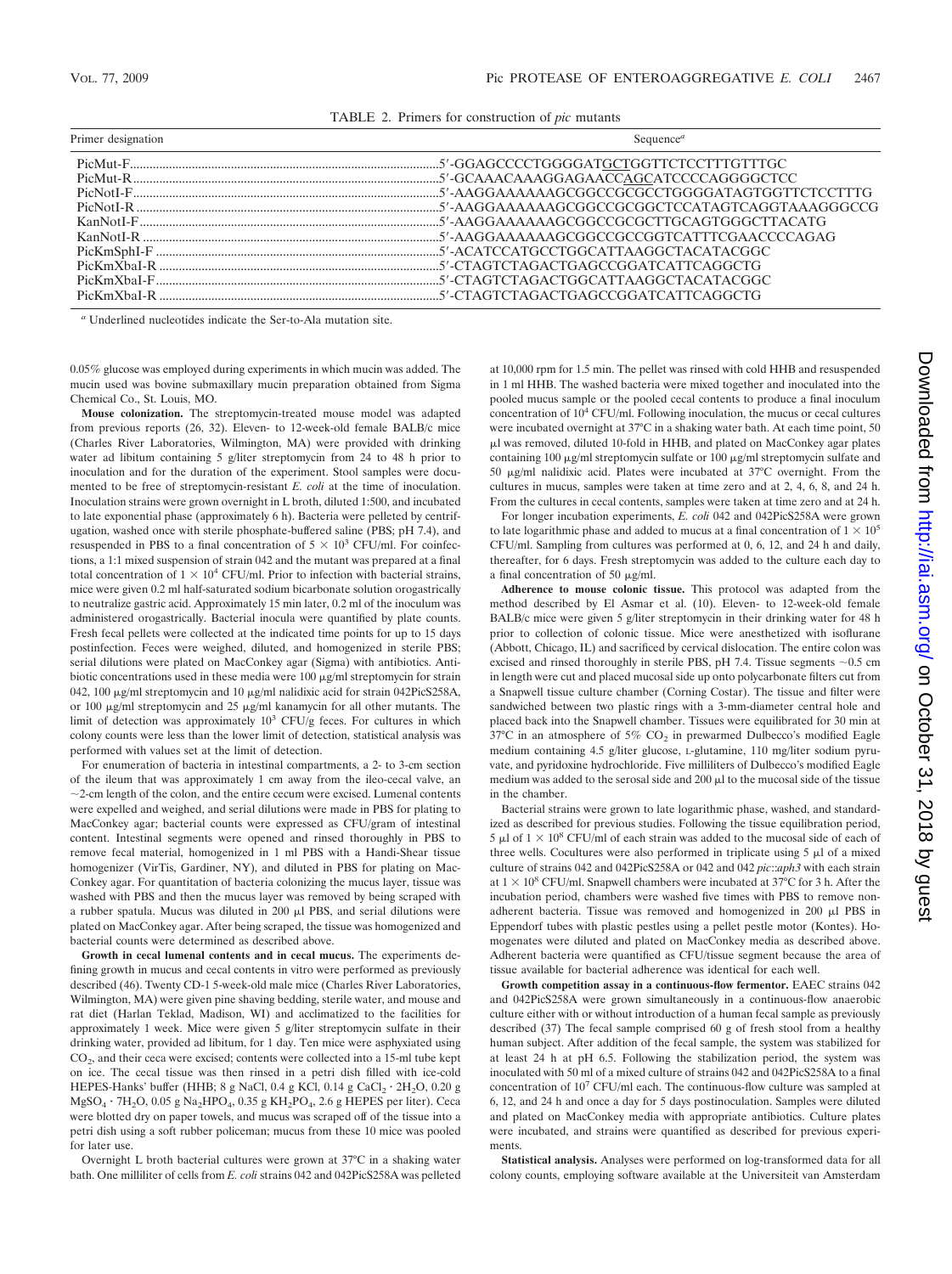website (www.fon.hum.uva.nl/). The paired *t* test was used to compare means of log-transformed data from different sites of the mouse intestine. For the adherence assay involving multiple comparisons, statistical analysis was performed with a one-way analysis of variance, followed by Bonferroni error correction, using the Analyze-it add-in for Microsoft Excel database software. For in vitro growth experiments, means of  $log_{10}$  CFU per milliliter were compared by using the paired Student's *t* test (two-tailed) using Excel database software.

#### **RESULTS**

**Colonization of BALB/c mice with EAEC.** We infected 11- to 12-week-old BALB/c mice with high doses of EAEC after neutralization of gastric acidity. We found that EAEC strain 042 colonized inconsistently and was often eliminated within 3 days of inoculation. Excretion levels ranged from 0 to  $10^5$ CFU/g of feces, typically higher during the first day after inoculation. All mice remained clinically well with normal intestinal histopathology.

The streptomycin-treated mouse model has been used to study intestinal colonization with *E. coli* and *Salmonella* spp. (32, 45), and the model has recently been shown to be useful for inducing colitis with *Salmonella* strains (44). The prototype strain 042 is naturally resistant to streptomycin. Mice were given water containing 5 g/liter streptomycin ad libitum for 24 to 48 h prior to inoculation and for the duration of the experiment. Strain 042 colonized streptomycin-treated mice consistently, at levels of approximately  $10^8$  to  $10^9$  CFU/g of stool. Mice remained colonized as long as streptomycin was provided in the water, though they commonly cleared colonization when streptomycin was removed. All mice remained well. Histopathologic examination of infected mice was normal.

**Effects of EAEC adherence factors on mouse gastrointestinal (GI) colonization.** Since streptomycin treatment resulted in high levels of colonization, we sought to determine whether the model could be used to assess the contribution of putative EAEC colonization factors. We tested mutants in the AAF/IIencoding genes, the global regulator AggR, the dispersin coat protein, and a recently discovered agglutinin called Air for the ability to colonize streptomycin-treated mice.

An inoculum of  $1 \times 10^3$  CFU of each strain was introduced individually to groups of four to eight mice, and fecal colonization was quantified for up to 12 days. All mutants were able to colonize streptomycin-treated mice when fed individually at levels not significantly different from that of strain 042 (data not shown).

Competition between the mutants and the wild-type strain was then employed as a more sensitive readout of colonization efficiency. Accordingly, mice were infected simultaneously with  $1 \times 10^3$  CFU each of strain 042 and one of the isogenic mutants. Isogenic strains with mutations in *aafA*, *air*, and surprisingly *aggR* cocolonized at levels similar to that of the wildtype parent. However, strain 042 *aap*, which contains a mutation in the gene encoding the dispersin protein coat and which displays a hyperaggregative phenotype in vitro, was consistently deficient in colonization compared to the wild-type parent (Fig. 1).

**Pic contributes to colonization.** In addition to testing mutants in adherence-related factors, we also addressed the potential role of the Pic mucinase in intestinal colonization of the streptomycin-treated mouse. For these initial studies, we utilized a mutant in which the *aph3* gene was inserted into *pic*. As



FIG. 1. Coinfection of streptomycin-treated mice with *E. coli* strain 042 and the dispersin mutant 042 *aap*. Mice were infected simultaneously with  $2 \times 10^3$  CFU of each strain. The bacteria were individually quantitated in fresh fecal pellets on days 1, 3, and 4. Graph represents a typical experiment with six mice in each group; bars represent the mean ratio of wild type to mutant.

with the adherence factors, strain 042 *pic*::*aph3* showed no defect in colonization of the streptomycin-treated mouse when tested independently.

In competition experiments, however, strain 042 *pic*::*aph3* was outcompeted by the wild type (Fig. 2a). Colonization of the wild-type parent strain reached  $\sim$ 1  $\times$  10<sup>8</sup> CFU/g feces within the first 2 days after inoculation and was generally maintained for the duration of the experiment. With the *pic* mutant, however, most of the mice colonized initially to a level of  $\sim$ 1  $\times$  10<sup>7</sup> to 1  $\times$  10<sup>8</sup> CFU/g feces over the first several days. However, colonization was not maintained thereafter, declining around day 7 and reaching a level of  $\sim$  1  $\times$  10<sup>4</sup> to 1  $\times$  10<sup>5</sup> CFU/g after day 10. By the last 5 days of the experiment, there existed a 2- to  $3$ -log<sub>10</sub> difference in colonization between strains 042 and 042 *pic*::*aph3*.

Since Pic is encoded in overlapping configuration with genes encoding the ShET1 enterotoxin, the defect of our mutant could have been due to disruption of ShET1 and/or Pic production. Attempts to complement the mutant in *trans* were unsuccessful, as the complemented strain did not grow as well as the mutant in vitro. We therefore constructed a *pic* mutant that would disrupt protease function but allow production of a noncatalytic Pic protein and an unmodified ShET1; the construction employed the allelic exchange of a single nucleotide to replace the Pic catalytic serine with alanine, retaining the native amino acid sequence on the opposite strand. This mutant was designated 042PicS258A.

In competition experiments with the wild-type strain, 042PicS258A was also impaired in colonization. The parent colonized at a level of  $1 \times 10^8$  to  $1 \times 10^9$  CFU/g feces by 40 h postinfection; this was maintained for 15 days on streptomycin (Fig. 2b). Strain 042PicS258A, however, was not able to maintain a high level of colonization. While colonization in some mice was as high as  $1 \times 10^7$  CFU/g feces for the first few days after inoculation, bacterial counts of the mutant gradually declined toward the lower limit of detection ( $\sim$ 1  $\times$  10<sup>3</sup> CFU/g). For several mice, detectable colonization with the mutant was never established. At all time points beyond day 2, a significant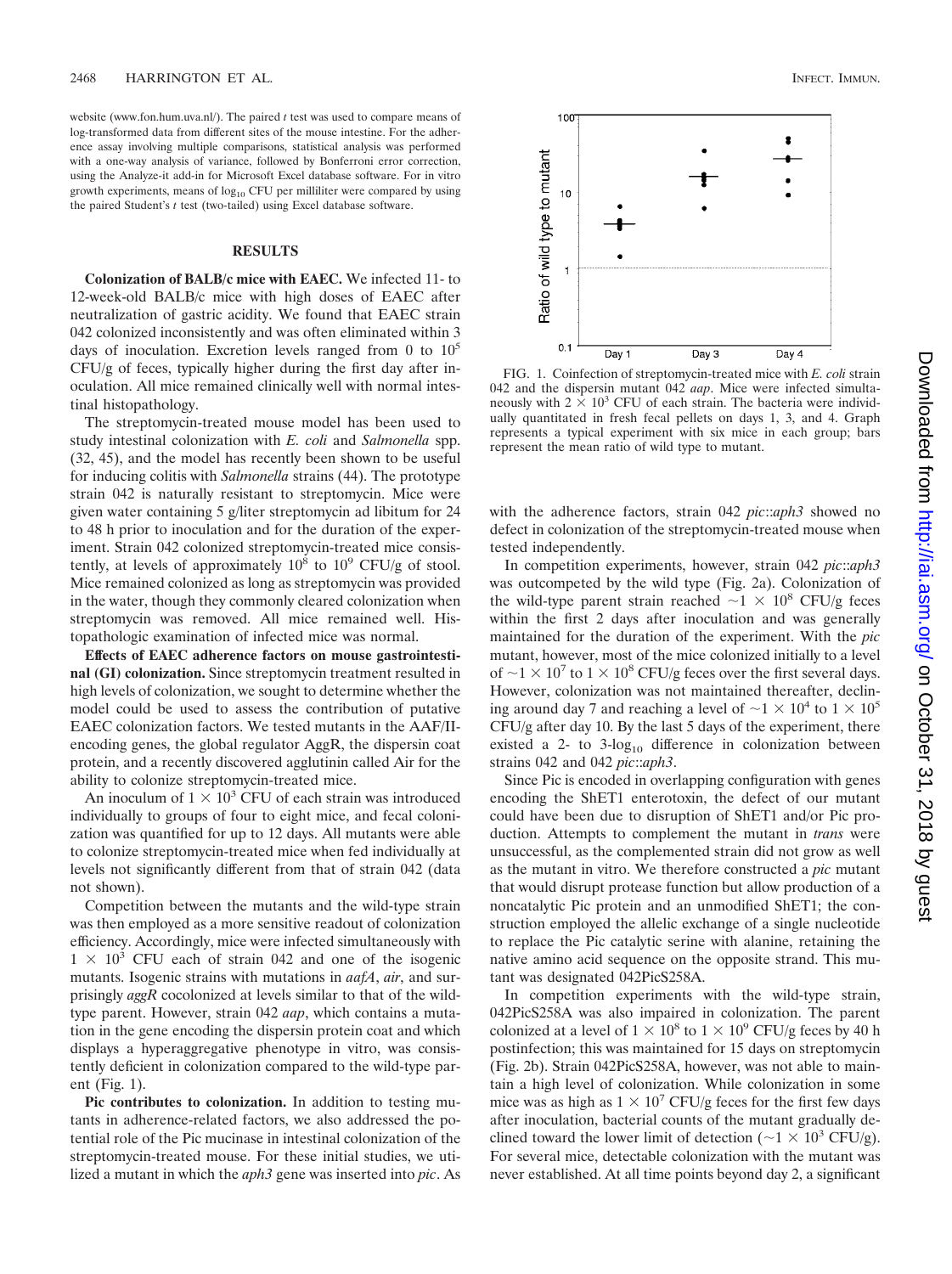

FIG. 2. Coinfection of streptomycin-treated mice with *E. coli* strain 042 and *pic* mutants. (a) Eight female BALB/c mice were infected simultaneously with  $1 \times 10^3$  CFU of EAEC strain 042 ( $\blacksquare$ ) or strain 042 *pic*::*aph3* (○). Data points are log<sub>10</sub> CFU/g of fresh fecal sample collected from each mouse on days 1, 2, and 3 and approximately every other day for 15 days. The line shows the median  $log_{10} CFU/g$  feces. A *P* value of  $\leq 0.0156$  was recorded for the difference between strains 042 and 042 *pic*::*aph3* on days 2 to 15 (except day 7) by the Wilcoxon matched-pairs signed-ranks test. (b) Nine female BALB/c mice were infected simultaneously with  $1 \times 10^3$  CFU of EAEC strain 042 ( $\blacksquare$ ) and strain 042PIC258A ( $\circ$ ). A *P* value of  $\leq 0.0039$  was recorded for the difference between strains 042 and 042PicS258A in the matched-pairs signed-ranks test.

difference (3 to 5  $log_{10}$ ) in fecal colonization was observed between strains 042 and 042PicS258A. Thus, two independently constructed mutations in *pic* demonstrated significant and consistent defects in colonization of the mouse GI tract compared with their parent strains.

**Sites of colonization by strains 042 and 042PicS258A.** We sought to characterize further the mechanism of Pic's contribution to colonization. We performed competition experiments in the streptomycin-treated mouse model, quantitated the inoculated strains in the intestinal lumen, within the colonic mucous layer, and associated with the tissue underlying the mucous layer.

Five mice were infected simultaneously with  $1 \times 10^3$  CFU of strains 042 and 042PicS258A and sacrificed at 24 h and at 3 days postinfection. These time points were chosen to evaluate the distribution of strains very early in colonization and when the mutant was found in highest numbers in the feces (day 3). At 24 h postinoculation, we found higher numbers of strain 042 than 042PicS258A in the lumina of both the cecum and colon; few cells of either bacterium were found in the ileum. At this early time point, no strain 042PicS258A cells and comparatively low numbers of strain 042 ( $\sim$ 1  $\times$  10<sup>4</sup> in two mice) were detected adherent to tissues of the cecum and colon. Whereas strain 042 was more adherent at the 24-h time point, the low level of colonization limited our ability to draw statistically significant inferences.

By 3 days postinfection, EAEC bacteria were present in the ileum, cecum, and colon, but as on day 1, colonization of both strains was higher in the cecum and colon than in the ileum (Table 3). For the cecum and colon, the median CFU/g for strain 042 was approximately 3 log<sub>10</sub> greater than the *pic* mutant. This ratio of wild-type to mutant bacteria was consistently observed in the tissues and lumenal contents of the cecum and colon.

To further address the potential roles of penetration and adherence, the mucous layer was scraped from a section of colon in each of the five mice, and the wild type and *pic* mutant were enumerated in the mucus and underlying colonic tissue. At 24 h, no strain 042PicS258A cells were detected and only rarely were strain 042 cells detected (in one mouse) adherent to tissues and in the mucous layer. In contrast, on day 3, there was an approximately  $2\text{-log}_{10}$  difference between the median CFU/g of the two strains in both the scraped mucus and underlying colon tissue (Table 3).

Thus, the higher proportion of the wild type versus the mutant was consistently observed in the lumen, mucus layer, and underlying tissue. That difference was present in the lumen by 24 h postinfection and in the lumen, mucous layer, and underlying tissue by 3 days postinfection.

**Adherence to mouse colonic tissue by strain 042 and mutants.** We next evaluated the relative abilities of the wild type

Location of colonization Bacterial counts of indicated strain in luminal contents  $(log_{10} CFU/g)$ *P* value*<sup>b</sup>* Bacterial counts of indicated strain in homogenized tissue ( $log_{10}$  CFU/g) 042 042PicS258A  $P$  value 042 042PicS258A 042PicS258A

TABLE 3. Competitive colonization on day 3 postinfection*<sup>a</sup>*

|                        | Mean          | Median | Mean               | Median     |          | Mean          | Median | Mean               | Median     |         |
|------------------------|---------------|--------|--------------------|------------|----------|---------------|--------|--------------------|------------|---------|
| <b>Ileum</b>           | $4.5 \pm 2.1$ | 3.0    | $\leq 3.0 \pm 0.0$ | $\leq 3.0$ | 1.O      | $3.7 \pm 0.9$ | 3.2    | $\leq 3.0 \pm 0.0$ | $\leq 3.0$ | $1.0\,$ |
| Cecum                  | $8.6 \pm 0.5$ | 8.5    | $5.5 \pm 0.7$      | 5.59       | 0.004    | $6.1 \pm 1.1$ | 5.7    | $3.1 \pm 0.2$      | 3.1        | 0.004   |
| Colon with mucus layer | $7.9 \pm 1.1$ | 8.1    | $4.7 \pm 0.7$      | 4.8        | 0.005    | $6.2 \pm 0.9$ | 6.3    | $3.4 \pm 0.5$      | $\leq 3.0$ | 0.001   |
| Colonic mucus layer    | $5.5 \pm 0.9$ | 5.4    | $\leq 3.0 \pm 0.0$ | $\leq 3.0$ | $0.01\,$ | $5.5 \pm 0.9$ | 5.5    | $3.1 \pm 0.1$      | $\leq 3.0$ | 0.003   |

*a* Five mice were given  $1 \times 10^3$  CFU of strains 042 and 042PicS258A simultaneously. Numbers in the table are the means  $\pm$  1 standard deviation and median log<sub>10</sub> CFU/g tissue or per milliliter of contents at 3 days postinfection. Limit of detection was approximately  $1 \times 10^3$  CFU/g. If no organisms were detected, mean and median are recorded as  $\leq 3.0 \log_{10}$  CFU/g.

are recorded as 3.0 log10 CFU/g. *<sup>b</sup> <sup>P</sup>* values for the difference between the mean colonization of strains 042 and 042PicS258A for each site were determined by using the paired *<sup>t</sup>* test of log-transformed data. If none was detected, the  $P$  value is based on 3  $log_{10}$  CFU/g.

 $P$  value<sup>*b*</sup>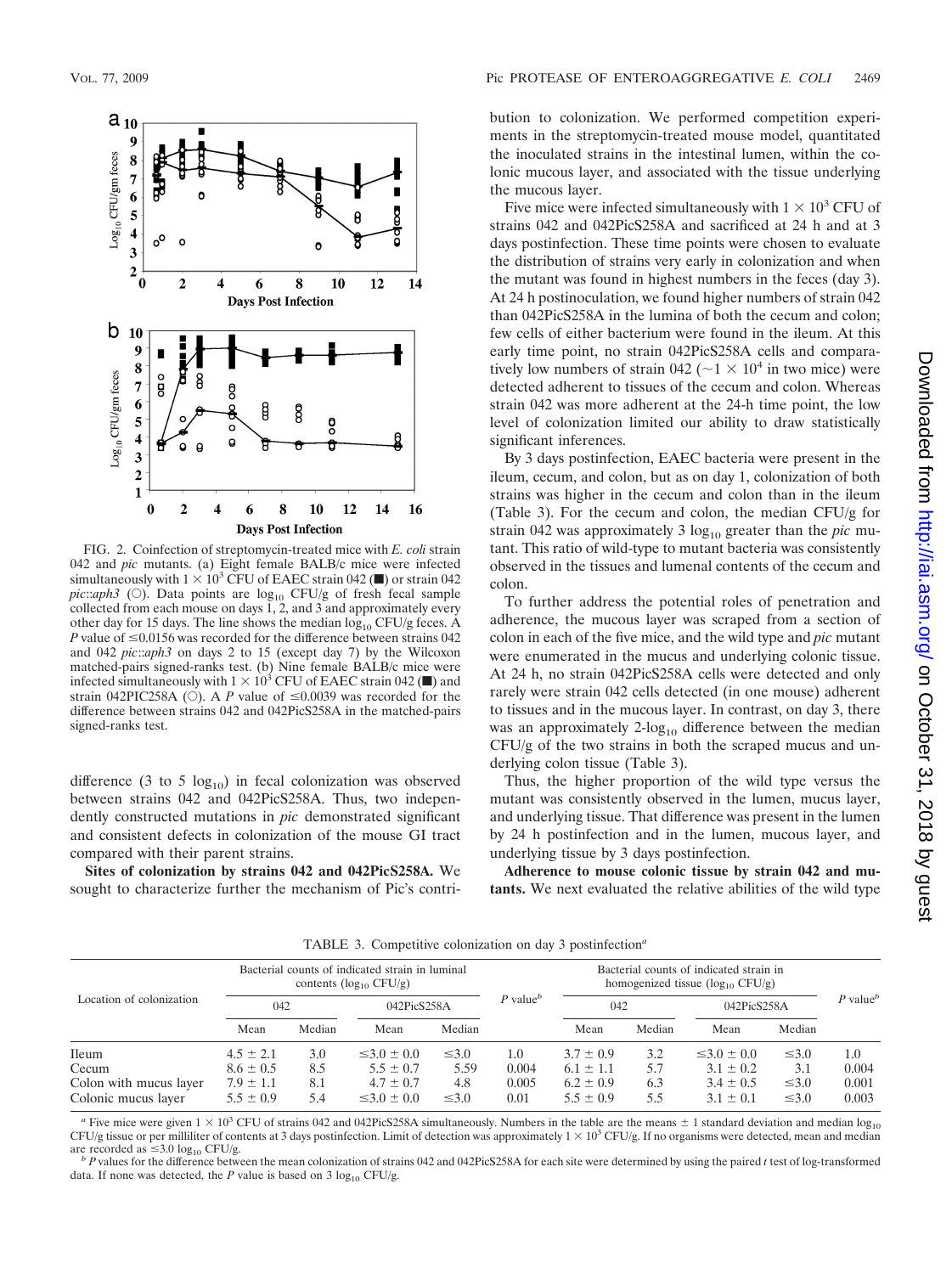

FIG. 3. Growth of strain 042  $(\blacksquare)$  and strain 042PicS258A ( $\odot$ ) in a mixed culture in a continuous-flow anaerobic culture system with human fecal bacteria (a) or without addition of a human fecal sample (b). Growth is expressed as means  $\pm$  1 standard deviation  $log_{10}$  CFU/ml of two samples removed from the system at the indicated time points.

and mutant to adhere to fresh colonic tissue excised from a streptomycin-treated mouse in an ex vivo format, using the previously described Snapwell system (10), in which tissue is mounted between two plastic disks and bathed in cell culture medium with separation of mucosal and serosal surfaces into distinct compartments. EAEC strains were more adherent to the mouse colonic mucosa than commensal *E. coli* HS; however, there was no difference in the ability of strain 042, 042PicS258A, or 042 *pic*::*aph3* to adhere to the tissue when cultured individually (data not shown). Similarly, coculture of strain 042 with either mutant strain did not show any differences in relative adherence.

**In vitro growth characteristics of** *pic* **mutants.** Either individually or in coculture, the *pic* mutants grew at rates similar to that of their wild-type parent in L broth cultures. Both mutants retained the ability to form a biofilm on polystyrene (42) and displayed motilities similar to that of the parent strain (data not shown).

We addressed whether the colonization deficiency of the *pic* mutants could be due to differences in anaerobic growth. To test this hypothesis, we employed the continuous-flow anaerobic culture system established in our laboratory to simulate the microenvironment of the human colon (37). The growth medium for these experiments has been established for EAEC strain 042 (37). An advantage of this system is that the growth characteristics of a test strain can be assessed in the presence or absence of other fecal bacteria.

The culture system was equilibrated with a human fecal sample and then inoculated with a mixed culture of 042 and 042PicS258A to a concentration of  $\sim$ 1  $\times$  10<sup>7</sup> CFU/ml of each



FIG. 4. Relative growth in cecal mucus and cecal contents. Tubes containing cecal mucus (filled symbols) or cecal contents (open symbols) were inoculated simultaneously with a mixture of 10<sup>4</sup> CFU of strain 042 (squares; solid lines) and 104 CFU of strain 042PicS258A (circles; dashed lines) and incubated at 37°C with aeration. At the times indicated, tubes were sampled to determine viable counts. Bars representing the standard error of the mean  $log_{10}$  CFU/ml for duplicate experiments are presented for each time point.

strain. Growth of each strain was monitored for 5 days. Colony counts gradually declined for 48 h but then stabilized at  $\sim$ 1  $\times$  $10^5$  to  $1 \times 10^6$  CFU/ml. No significant difference in growth between the wild type and the *pic* mutant was observed (Fig. 3a). We then repeated these experiments but without the addition of the fecal inoculum. Without competition from other bacteria, EAEC increased in numbers for the first 12 h and then declined to a steady-state level of  $\sim 6.5 \log_{10} CFU/ml$ (Fig. 3b). Again, no significant difference between the wild type and mutant was seen. The competitive advantage of strain 042 in vivo was therefore not reproduced with the intestinal simulator, suggesting that the advantage conferred by the Pic protein was due to neither enhanced fitness for anaerobic growth nor improved competition with typical human commensal flora.

**Growth in cecal mucus and lumenal contents.** As a mucinase, Pic could hypothetically enhance fitness via improved use of nutrients derived from some lumenal component, perhaps mucin itself. We therefore evaluated growth in mucus and cecal lumenal contents harvested from the intestines of mice. Lumenal contents and mucus were extracted separately and inoculated with  $1 \times 10^4$  CFU of strains 042 and 042PicS258A and then cultured aerobically and sampled over time.

As shown in Fig. 4, the strains grew similarly for the first 6 h of cocultivation, with similar generation times of 33 to 40 min. However, at the 8-h time point and subsequently, growth of strain 042PicS258A slowed, with a generation time increasing to 53 min at 6 to 8 h; in contrast, strain 042 continued to grow in mucus for the duration of the experiment, and the 6- to 8-h generation time was approximately 32 min. Growth in cecal contents for both strains was slow, yet numbers increased for strain 042 over the 24 h of the experiment and declined slightly for strain 042PicS258A. This experiment was repeated using longer incubation times; the difference in growth between the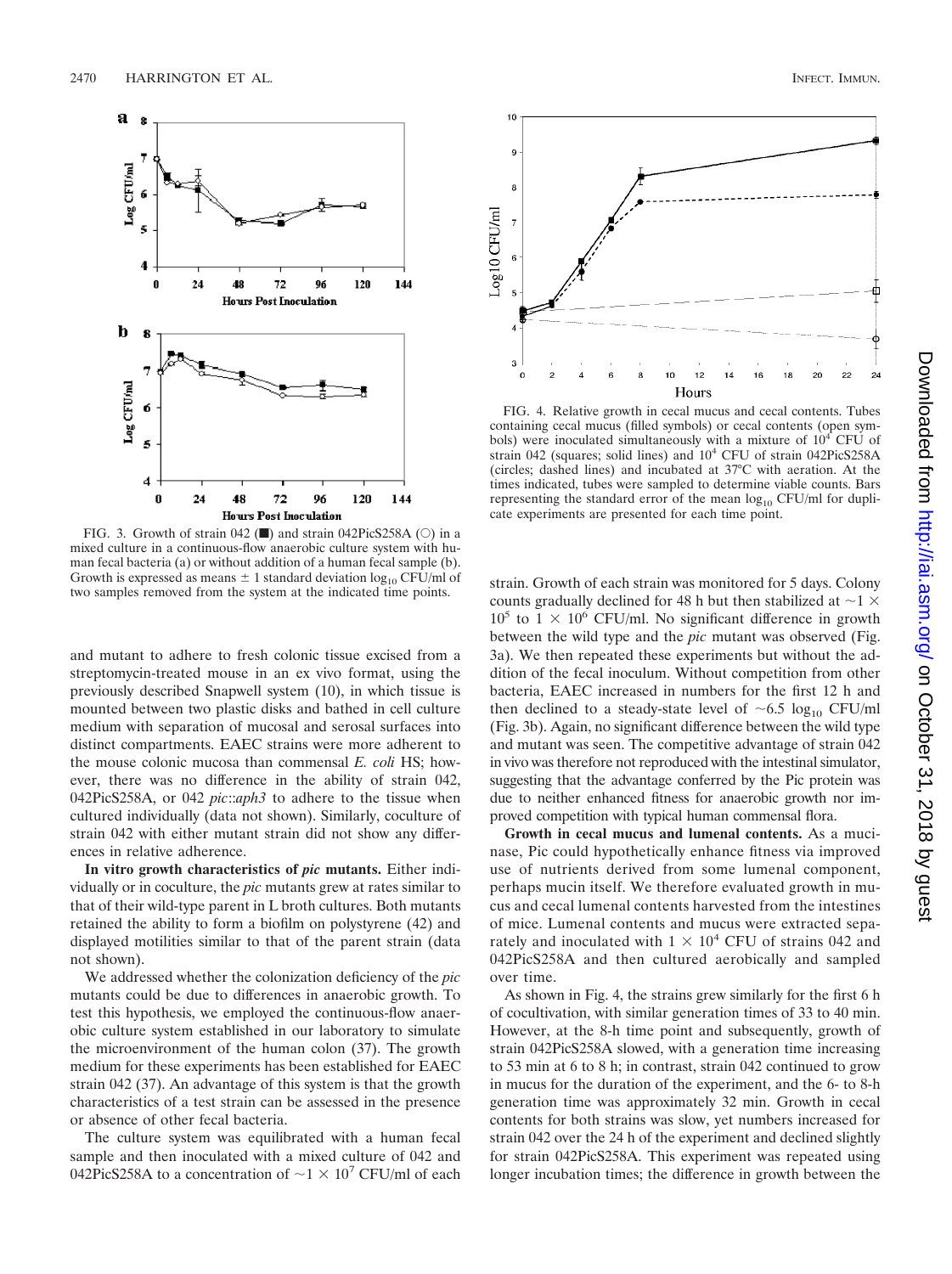

FIG. 5. Pic enhances growth of strain 042 in the presence of mucin. Thirteen-hour growth curves of wild-type strain 042 and strain 042PicS258A (042S) are shown in M9 minimal medium with 0.05% glucose, with and without the addition of mucin after 5 h of incubation (arrow). Results are typical of repeated experiments; measurements are performed in triplicate with an error of  $\leq 0.003$  U for all points.

two strains in mucus was reproducible and remained significant up to 48 h (data not shown).

The fact that strains 042 and 042PicS258A grew similarly in mucus for several hours, after which time strain 042 exhibited superior growth, suggested that Pic was providing some metabolic advantage to the bacterium, presumably after the exhaustion of a more readily available nutrient. An alternative hypothesis was that mucin was inhibiting the growth of the bacterium, with this inhibition being relieved by Pic. To test these alternative hypotheses, we characterized growth curves of strain 042 versus strain 042PicS258A in M9 minimal medium containing 0.05% glucose to which bovine submaxillary mucin was added during logarithmic phase (after 5 h of growth). As shown in Fig. 5, strains 042 and 042PicS258A entered stationary growth phase at similar times. However, the wild type then resumed slow growth for several additional hours, whereas the Pic mutant remained at a uniform  $OD_{600}$ .

#### **DISCUSSION**

Our studies suggest that the streptomycin-treated mouse model has some advantages and some limitations for the study of EAEC colonization factors. The AAF/II fimbriae of strain 042 are essential for adherence to the human intestine ex vivo but were not shown to confer a colonization advantage in the mouse. This is in spite of our observation that AAF/II fimbriae enhance adherence to the mouse intestinal mucosa in vitro.

Why adherence does not translate into increased colonization is not apparent. Interestingly, however, the dispersin protein required for normal morphology of the AAF adhesins and which modulates EAEC aggregation was found to be required for efficient colonization. We have demonstrated previously that EAEC bacteria lacking dispersin are highly aggregated and move more slowly than bacteria of strain 042 through a viscous column of purified mucin (40). The effect of the dispersin mutant in the mouse was apparently dependent on expression of the AAF adhesin, as the *aggR* mutant, unable to make either dispersin or AAF, no longer exhibited any colonization disadvantage. These experiments do not exclude a role for an as-yet-unidentified AggR-dependent factor. Further characterization of the contribution of dispersin will be published elsewhere.

Our studies did not reveal a role for the newly discovered chromosomally encoded aggregin, Air, which is under the control of the HilA-like regulator EilA (41). Like absence of dispersin, the presence of Air promotes aggregation of bacteria. It is interesting, therefore, that our data suggest no influence of Air on colonization of the mouse. It is possible that the natural role of Air could be in EAEC adherence outside of the host, or perhaps the role is complex and relevant at later stages in the colonization process.

Given the occurrence of the Pic mucinase in EAEC, *Shigella* spp., and UPEC strains, we were particularly interested in its possible contribution to colonization. A number of studies have demonstrated two stages of colonization for *E. coli* in the streptomycin-treated mouse model (26, 46). When fed alone to mice, low numbers of bacteria  $(1 \times 10^5)$  will increase to between  $1 \times 10^8$  and  $1 \times 10^9$  CFU/g feces within 1 to 3 days postinfection; this is postulated to be due to limited competition for nutrients from other aerobic species. After this initiation phase, however, counts of *E. coli* will diminish to approximately  $1 \times 10^7$  to  $1 \times 10^8$  CFU/g feces, where they will remain indefinitely; this second stage has been termed the maintenance stage (6). The maintenance stage is thought to represent stable establishment of a metabolic niche within the intestine, in which the bacteria metabolize some carbon sources better than the incumbent microflora. When fed individually, both strain 042 and two different *pic* mutants were able to colonize to high numbers and remained stable for the 12 days of the experiment, exhibiting normal initiation and maintenance phases. However, when fed to mice simultaneously, the wild type maintained its level of colonization at  $1 \times 10^7$  to  $1 \times 10^8$ CFU/g feces, whereas the *pic* mutants initiated infection in some mice but failed to maintain it, gradually declining to between  $1 \times 10^3$  and  $1 \times 10^5$  CFU/g feces. This reveals the relative superiority of the wild type for maintaining colonization of the GI niche and suggests a metabolic advantage of the wild type.

We had initially speculated that the mechanism of Pic's effect would involve penetration of the mucus layer. However, the superiority of the parent over its *pic* mutant was apparent at all sites and environments of the GI tract, including at the lumen and the mucus layer, as well as at the level of the epithelial surface. Two bacterial metalloproteases have been reported to have mucinase activity and also to contribute to bacterial adherence. StcE, in enterohemorrhagic *E. coli* O157: H7, promotes intimate adherence to HEp-2 cells (14), and Hap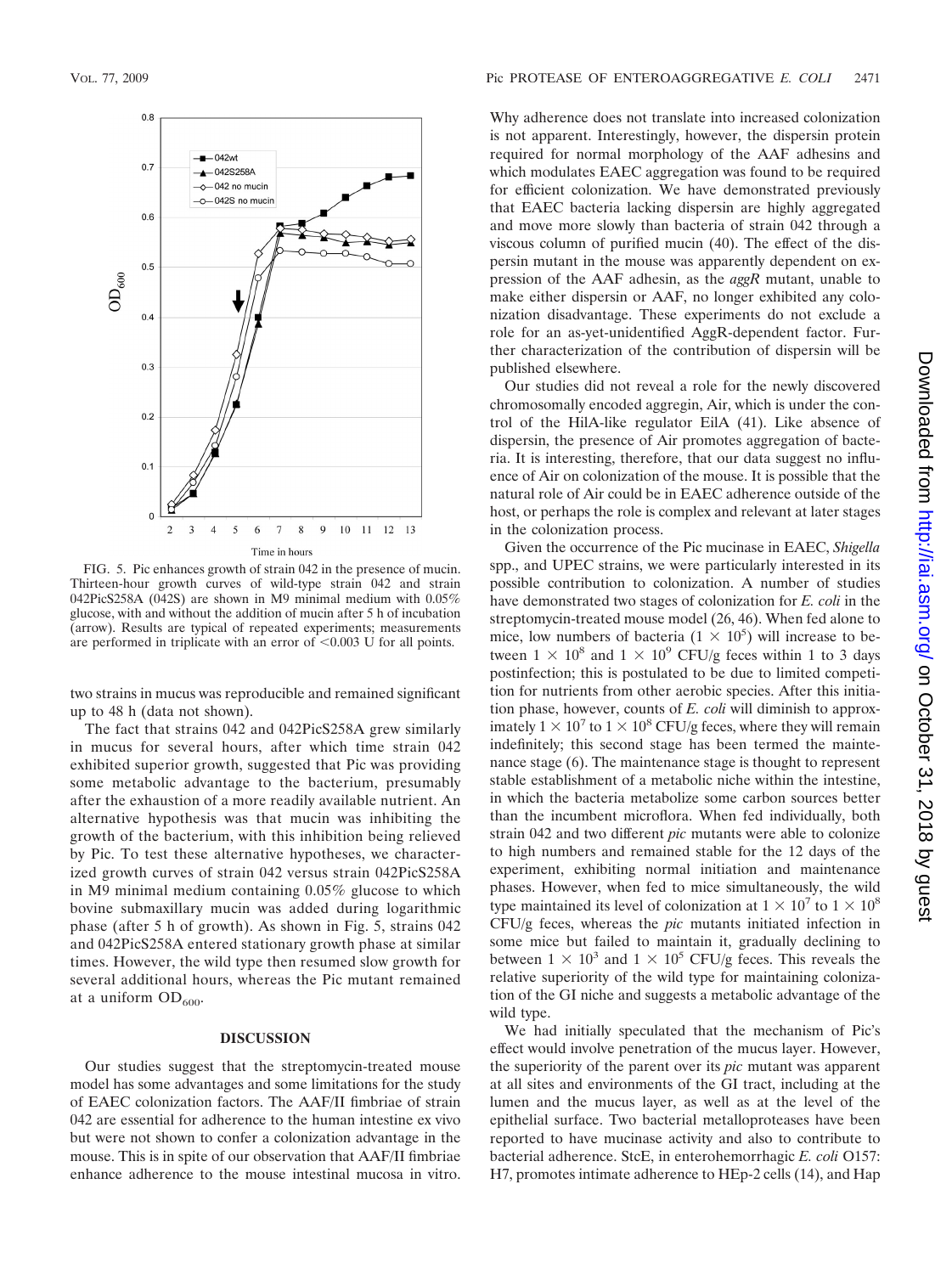of *Vibrio cholerae* acts as a detachase, freeing adherent bacteria (2). However, we did not find evidence to suggest that the role of Pic included adherence. Nor did our data suggest increased fitness in aerobic or anaerobic environments, even in the presence of fecal bacteria.

In aggregate, our data are most consistent with a metabolic role for Pic, dependent on its mucinase activity and presumably by allowing the use of mucus as a growth substrate. Using the streptomycin-treated mouse model, *E. coli* has been shown to utilize gluconate in mucus as a major carbon source (45). Notably, we found that EAEC strain 042 and its *pic* mutant grew equally well in cecal mucus in vitro for approximately the first 6 h, indicating that both strains utilize gluconate or another nutrient equally during this time period. However, after 6 to 8 h, growth of the mutant slowed considerably, whereas strain 042 continued rapid growth for at least 48 additional hours. This model, therefore, recapitulated the in vivo effect. In standard growth media, including M9 minimal medium containing glucose, strain 042 and an isogenic mutant lacking only the Pic catalytic serine grew equally well. However, when mucin was added to the medium, strain 042 demonstrated more robust growth, beginning after the initiation of stationary phase. The similar growth rates early in the experiment suggest that glucose may be a preferred substrate for both the wild type and the *pic* mutant but that the use of mucus as a substrate occurs when other preferred substrates are limiting; limitation may prevail either because preferred substrates are not present at that intestinal site or because they are more efficiently utilized by competing microflora.

Our data therefore strongly support the hypothesis that the contribution of Pic to intestinal colonization is nutritional. The fact that both the wild type and the Pic mutant grow well initially in mouse mucus preparations prior to the deviation of the growth curves supports this interpretation of the data. Whether the postulated advantage of Pic occurs via the release of glycans from intestinal mucus and/or from degradation of the mucin protein backbone cannot be determined from our data, and it is the subject of ongoing studies in our laboratories. Moreover, the presence of Pic in *Shigella* spp. and UPEC strains and the presence of mucinolytic Pic homologs in other pathogens suggest that our observations may have implications for pathogens other than EAEC.

#### **ACKNOWLEDGMENTS**

We gratefully acknowledge Alessio Fasano and Klara Margaretten for assistance with the adherence experiments, Araceli Santiago for assistance with the mouse infection technique, and Alfredo Torres for helpful suggestions regarding the allelic exchange protocol.

This work was supported by U.S. PHS grants AI33096, AI43615, and AI03615 to J.P.N. and AI48945 to P.S.C.

#### **REFERENCES**

- 1. **Adachi, J. A., Z. D. Jiang, J. J. Mathewson, M. P. Verenkar, S. Thompson, F. Martinez-Sandoval, R. Steffen, C. D. Ericsson, and H. L. DuPont.** 2001. Enteroaggregative *Escherichia coli* as a major etiologic agent in traveler's diarrhea in 3 regions of the world. Clin. Infect. Dis. **32:**1706–1709.
- 2. **Be´nitez, J. A., R. G. Spelbrink, A. Silva, T. E. Phillips, C. M. Stanley, M. Boesman-Finkelstein, and R. A. Finkelstein.** 1997. Adherence of *Vibrio cholerae* to cultured differentiated human intestinal cells: an in vitro colonization model. Infect. Immun. **65:**3474–3477.
- 3. **Benjelloun-Touimi, Z., P. J. Sansonetti, and C. Parsot.** 1995. SepA, the major extracellular protein of *Shigella flexneri*: autonomous secretion and involvement in tissue invasion. Mol. Microbiol. **17:**123–135.
- 4. **Bhan, M. K., V. Khoshoo, H. Sommerfelt, P. Raj, S. Sazawal, and R. Sriv-**

**astava.** 1989. Enteroaggregative *Escherichia coli* and *Salmonella* associated with nondysenteric persistent diarrhea. Pediatr. Infect. Dis. J. **8:**499–502.

- 5. **Bhan, M. K., P. Raj, M. M. Levine, J. B. Kaper, N. Bhandari, R. Srivastava, R. Kumar, and S. Sazawal.** 1989. Enteroaggregative *Escherichia coli* associated with persistent diarrhea in a cohort of rural children in India. J. Infect. Dis. **159:**1061–1064.
- 6. **Chang, D. E., D. J. Smalley, D. L. Tucker, M. P. Leatham, W. E. Norris, S. J. Stevenson, A. B. Anderson, J. E. Grissom, D. C. Laux, P. S. Cohen, and T. Conway.** 2004. Carbon nutrition of *Escherichia coli* in the mouse intestine. Proc. Natl. Acad. Sci. USA **101:**7427–7432.
- 7. **Czeczulin, J. R., S. Balepur, S. Hicks, A. Phillips, R. Hall, M. H. Kothary, F. Navarro-Garcia, and J. P. Nataro.** 1997. Aggregative adherence fimbria II, a second fimbrial antigen mediating aggregative adherence in enteroaggregative *Escherichia coli*. Infect. Immun. **65:**4135–4145.
- 8. **Donnenberg, M. S., and J. B. Kaper.** 1991. Construction of an *eae* deletion mutant of enteropathogenic *Escherichia coli* by using a positive-selection suicide vector. Infect. Immun. **59:**4310–4317.
- 9. **Dutta, P. R., R. Cappello, F. Navarro-Garcia, and J. P. Nataro.** 2002. Functional comparison of serine protease autotransporters of *Enterobacteriaceae.* Infect. Immun. **70:**7105–7113.
- 10. **El Asmar R., P. Panigrahi, P. Bamford, I. Berti, T. Not, G. V. Coppa, C. Catassi, and A. Fasano.** 2002. Host-dependent zonulin secretion causes the impairment of the small intestine barrier function after bacterial exposure. Gastroenterology **123:**1607–1615.
- 11. **Fasano, A., F. R. Noriega, F. M. Liao, W. Wang, and M. M. Levine.** 1997. Effect of *Shigella* enterotoxin 1 (ShET1) on rabbit intestine in vitro and in vivo. Gut **40:**505–511.
- 12. **Fasano, A., F. R. Noriega, D. R. Maneval, Jr., S. Chanasongcram, R. Russell, S. Guandalini, and M. M. Levine.** 1995. *Shigella* enterotoxin 1: an enterotoxin of *Shigella flexneri* 2a active in rabbit small intestine in vivo and in vitro. J. Clin. Investig. **95:**2853–2861.
- 13. **Germani, Y., P. Minssart, M. Vohito, S. Yassibanda, P. Glaziou, D. Hocquet, P. Berthelemy, and J. Morvan.** 1998. Etiologies of acute, persistent, and dysenteric diarrheas in adults in Bangui, Central African Republic, in relation to human immunodeficiency virus serostatus. Am. J. Trop. Med. Hyg. **59:**1008–1014.
- 14. **Grys, T. E., M. B. Siegel, W. W. Lathem, and R. A. Welch.** 2005. The StcE protease contributes to intimate adherence of enterohemorrhagic *Escherichia coli* O157:H7 to host cells. Infect. Immun. **73:**1295–1303.
- 15. **Guyer, D. M., J. S. Kao, and H. L. Mobley.** 1998. Genomic analysis of a pathogenicity island in uropathogenic *Escherichia coli* CFT073: distribution of homologous sequences among isolates from patients with pyelonephritis, cystitis, and catheter-associated bacteriuria and from fecal samples. Infect. Immun. **66:**4411–4417.
- 16. **Heimer, S. R., D. A. Rasko, C. V. Lockatell, D. E. Johnson, and H. L. Mobley.** 2004. Autotransporter genes *pic* and *tsh* are associated with *Escherichia coli* strains that cause acute pyelonephritis and are expressed during urinary tract infection. Infect. Immun. **72:**593–597.
- 17. **Henderson, I. R., J. Czeczulin, C. Eslava, F. Noriega, and J. P. Nataro.** 1999. Characterization of Pic, a secreted protease of *Shigella flexneri* and entero-aggregative *Escherichia coli*. Infect. Immun. **67:**5587–5596.
- 18. **Henderson, I. R., and J. P. Nataro.** 2001. Virulence functions of autotransporter proteins. Infect. Immun. **69:**1231–1243.
- 19. **Huang, D. B., J. P. Nataro, H. L. DuPont, P. P. Kamat, A. D. Mhatre, P. C. Okhuysen, and T. Chiang.** 2006. Enteroaggregative *Escherichia coli* is a cause of acute diarrheal illness: a meta-analysis. Clin. Infect. Dis. **43:**556– 563.
- 20. **Itoh, Y., I. Nagano, M. Kunishima, and T. Ezaki.** 1997. Laboratory investigation of enteroaggregative *Escherichia coli* O untypeable:H10 associated with a massive outbreak of gastrointestinal illness. J. Clin. Microbiol. 35: 2546–2550.
- 21. **Knutton, S., R. K. Shaw, M. K. Bhan, H. R. Smith, M. M. McConnell, T. Cheasty, P. H. Williams, and T. J. Baldwin.** 1992. Ability of enteroaggregative *Escherichia coli* strains to adhere in vitro to human intestinal mucosa. Infect. Immun. **60:**2083–2091.
- 22. **Kobayashi, R. K., L. C. Gaziri, E. J. Venancio, and M. C. Vidotto.** 2007. Detection of Tsh protein mucinolytic activity by SDS-PAGE. J. Microbiol. Methods **68:**654–655.
- 23. **Levine, M. M., C. Ferreccio, V. Prado, M. Cayazzo, P. Abrego, J. Martinez, L. Maggi, M. M. Baldini, W. Martin, D. Maneval, B. Kay, L. Guers, H. Lior, S. S. Wasserman, and J. P. Nataro.** 1993. Epidemiologic studies of *Escherichia coli* diarrheal infections in a low socioeconomic level peri-urban community in Santiago, Chile. Am. J. Epidemiol. **138:**849–869.
- 24. **Leyton, D. L., J. Sloan, R. E. Hill, S. Doughty, and E. L. Hartland.** 2003. Transfer region of pO113 from enterohemorrhagic *Escherichia coli*: similarity with R64 and identification of a novel plasmid-encoded autotransporter, EpeA. Infect. Immun. **71:**6307–6319.
- 25. **McCormick, B. A., P. Klemm, K. A. Krogfelt, R. L. Burghoff, L. Pallesen, D. C. Laux, and P. S. Cohen.** 1993. *Escherichia coli* F-18 phase locked 'on' for expression of type 1 fimbriae is a poor colonizer of the streptomycin-treated mouse large intestine. Microb. Pathog. **14:**33–43.
- 26. **Miranda, R. L., T. Conway, M. P. Leatham, D. E. Chang, W. E. Norris, J. H.**